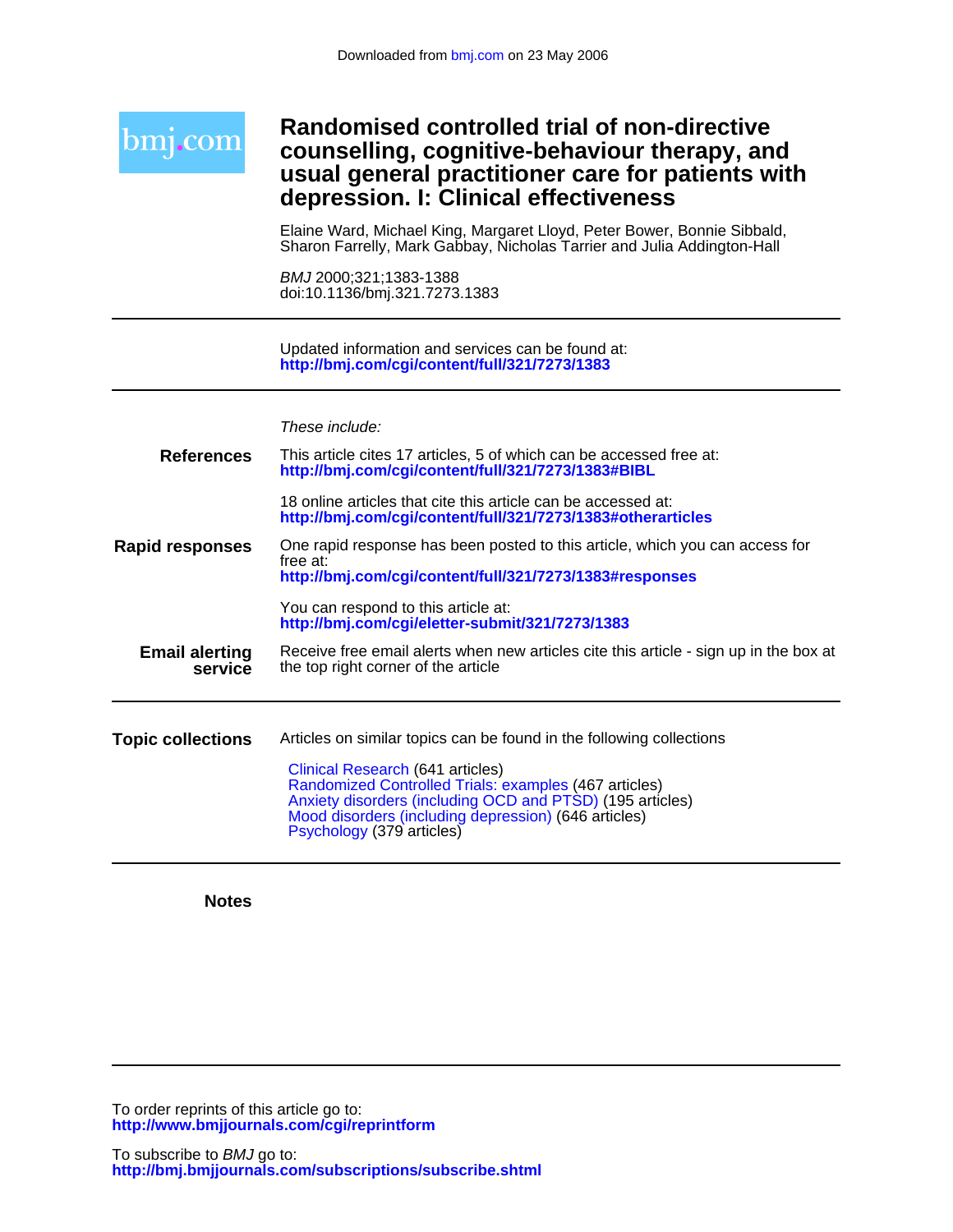# General practice

# **Randomised controlled trial of non-directive counselling, cognitive-behaviour therapy, and usual general practitioner care for patients with depression. I: Clinical effectiveness**

Elaine Ward, Michael King, Margaret Lloyd, Peter Bower, Bonnie Sibbald, Sharon Farrelly, Mark Gabbay, Nicholas Tarrier, Julia Addington-Hall

# **Abstract**

**Objective** To compare the clinical effectiveness of general practitioner care and two general practice based psychological therapies for depressed patients. **Design** Prospective, controlled trial with randomised and patient preference allocation arms. **Setting** General practices in London and greater

Manchester. **Participants** 464 of 627 patients presenting with

depression or mixed anxiety and depression were suitable for inclusion.

**Interventions** Usual general practitioner care or up to 12 sessions of non-directive counselling or cognitive-behaviour therapy provided by therapists. **Main outcome measures** Beck depression inventory scores, other psychiatric symptoms, social functioning, and satisfaction with treatment measured at baseline and at 4 and 12 months.

**Results** 197 patients were randomly assigned to treatment, 137 chose their treatment, and 130 were randomised only between the two psychological therapies. All groups improved significantly over time. At four months, patients randomised to non-directive counselling or cognitive-behaviour therapy improved more in terms of the Beck depression inventory (mean (SD) scores 12.9 (9.3) and 14.3 (10.8) respectively) than those randomised to usual general practitioner care (18.3 (12.4)). However, there was no significant difference between the two therapies. There were no significant differences between the three treatment groups at 12 months (Beck depression scores 11.8 (9.6), 11.4 (10.8), and 12.1 (10.3) for non-directive counselling, cognitive-behaviour therapy, and general practitioner care). **Conclusions** Psychological therapy was a more effective treatment for depression than usual general practitioner care in the short term, but after one year there was no difference in outcome.

# **Introduction**

Brief psychotherapy (such as non-directive counselling or cognitive-behaviour therapy) is widespread in

general practice in Britain.<sup>1</sup> Recent randomised controlled trials of the effectiveness of non-directive counselling have suggested that it is no more effective than usual general practitioner care.<sup>23</sup> Although there is good evidence for the effectiveness of cognitivebehaviour therapy in specialist settings,<sup>4</sup> trials in general practice have produced equivocal results. $5-8$ 

Many trials in general practice have been limited by poor recruitment. Patients and clinicians are reluctant to risk losing access to a resource that is already available when allocation is randomised.<sup>9</sup> Even patients who agree to random allocation may do so in the hope of being assigned to their preferred treatment. Together with preconceived beliefs about the value of treatments, this may mean that groups differ at baseline in terms of patient and clinician motivation and expectation of outcome. In order to overcome these limitations we carried out a patient preference randomised controlled trial. Patients with no strong preference for any of the treatment alternatives were randomised, whereas those patients who expressed a strong preference were allocated to their treatment of choice.

Our null hypothesis was that there would be no difference in clinical effectiveness between nondirective counselling provided by an accredited counsellor, cognitive-behaviour therapy delivered by a suitably trained psychologist, and usual general practitioner care.

# **Methods**

# **Participants**

Our study received ethical approval from the appropriate committees in each centre. Patients were recruited from February 1996 to November 1997 from 13 general practices in north London and 11 practices in greater Manchester. General practitioners were asked to refer all patients suffering from depression or mixed depression and anxiety for whom they believed a brief psychological intervention was necessary (see box).

Patients who fulfilled the inclusion criteria and scored 14 or above on the Beck depression inventory<sup>11</sup>

*Editorial* by Briggs

Department of Psychiatry and Behavioural Sciences, Royal Free and University College Medical School, University College London, London NW3 2PF Elaine Ward *research fellow* Michael King *head* Margaret Lloyd *reader* Sharon Farrelly *research assistant* National Primary Care Research and Development Centre (NPCRDC), University of Manchester Peter Bower *research fellow* Bonnie Sibbald *professor*

Department of Primary Care, University of Liverpool Mark Gabbay *senior lecturer*

Department of Clinical Psychology, School of Psychiatry and Behavioural Sciences, University of Manchester Nicholas Tarrier *head*

continued over

*BMJ* 2000;321:1383–8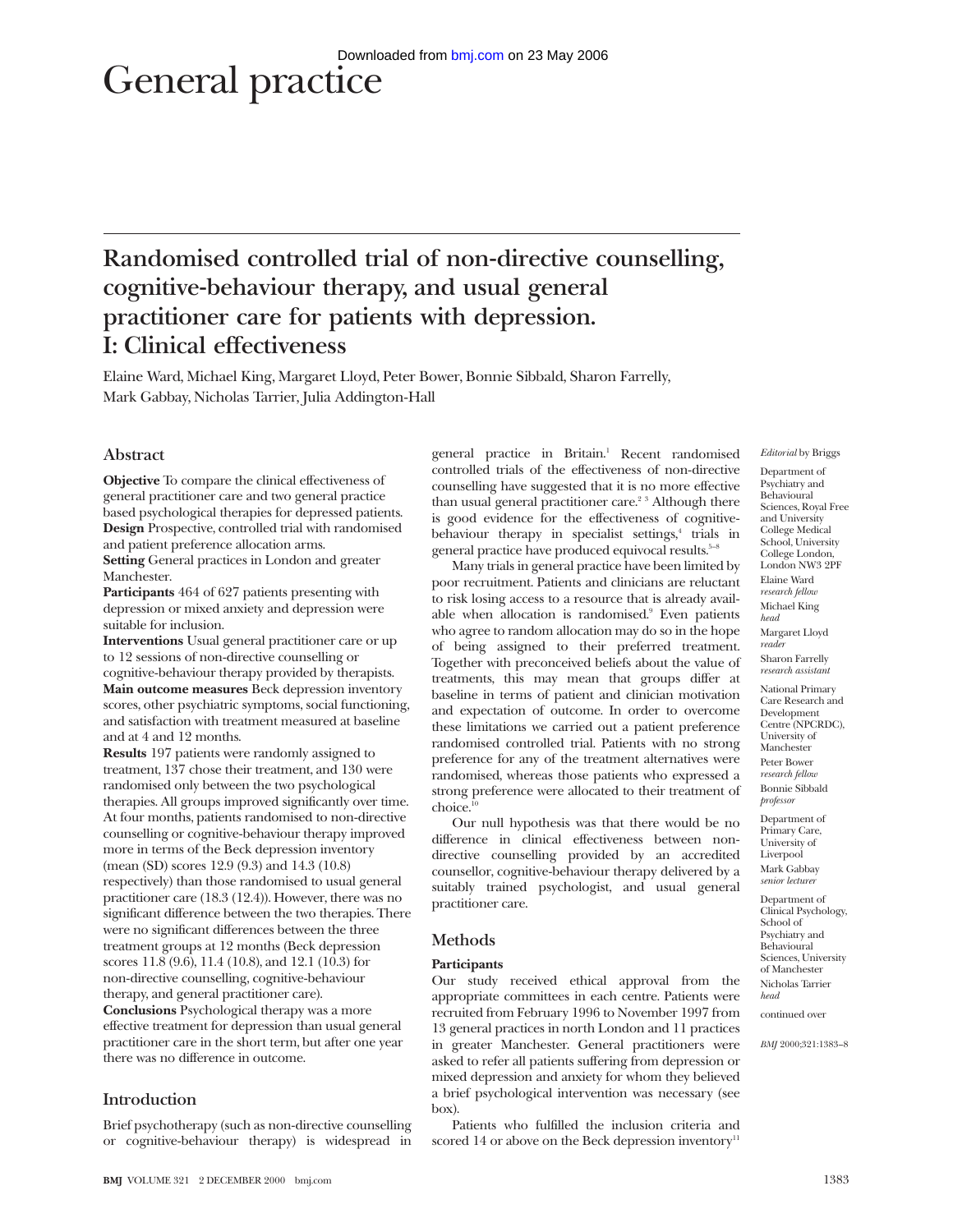Department of Palliative Care and Policy, King's College School of Medicine and Dentistry, London Julia Addington-Hall *senior lecturer*

Correspondence to: M King m.king@rfc. ucl.ac.uk

# **Trial inclusion and exclusion criteria**

# **Inclusion criteria**

- Aged 18 years or over
- Depressed or depressed and anxious, as assessed by a score of ≥ 14 on Beck depression inventory

#### **Exclusion criteria**

- Serious suicidal intent
- Psychological therapy in past six months
- Currently taking antidepressant drugs
- Restricted mobility
- Organic brain syndromes
- Inability to complete questionnaires because of
- language difficulties, illiteracy, or learning disability

entered the study. After the assessment, the researcher took each patient through a series of explanations about the treatments and the allocation procedure. We encouraged participants to accept randomisation. Those who continued to express a strong preference were allowed to choose their treatment. Randomisation used numbered, sealed, opaque envelopes and was blocked and stratified on severity (high  $( \geq 23)$  or low (14-22) on the Beck depression inventory).

About nine months into the trial the preference arms for counselling and cognitive-behaviour therapy were close to being filled. Discussions with patients indicated that most had no preference for a specific psychological therapy but were reluctant to risk random allocation to standard general practitioner care. We were concerned that closing the preference arms during the trial would lead to changes in the types of patients referred because of the loss of choice over allocation. We therefore decided to offer new patients with a preference for psychological therapy the choice of randomisation between the two therapies. This procedure had the advantage of increasing the numbers of randomised patients available for the comparison of the two psychological therapies. Separate allocation sequences (blocked and stratified) were generated for this procedure. Anyone insisting on a specific therapy was offered a single, one hour assessment session with his or her preferred professional, but was not retained in the study.

# **Intervention groups: non-directive counselling and cognitive-behaviour therapy**

Six counsellors and three psychologists took part in London, as did eight counsellors and nine psychologists in Manchester. Counsellors complied with a nondirective approach outlined in a manual that we developed<sup>2</sup> based on the work of Rogers.<sup>12</sup> Cognitivebehaviour therapists complied with a problem formulation and staged intervention approach outlined in clinician and patient manuals. $13 + 14$  The therapists agreed to one hour of supervision for every six hours of patient contact time. All counsellors had the necessary qualifications and experience to be accredited by the British Association for Counselling. All cognitivebehaviour therapists were psychologists who had the necessary qualifications and experience for accreditation by the British Association for Behavioural and Cognitive Psychotherapies and were eligible for regis-

tration with the United Kingdom Council for Psychotherapy.

Patients were offered six sessions initially, with a maximum of 12. Appointments were usually provided on a weekly basis at the surgery and lasted about 50 minutes. Participants allocated to psychological therapy were free to see their general practitioner as usual, but we requested that the doctors refrain from routinely prescribing antidepressants for these patients.

# **Control group: usual general practitioner care**

General practitioners treated patients in this group according to their usual practice, but were asked to refrain from referral for psychological interventions unless this was imperative.

#### **Assessments**

We assessed participants at referral and at four and 12 months later. Assessments of outcome were not blind to allocation. We chose self reported measures to avoid interviewer bias and to allow postal follow up if participants refused face to face contact. The Beck depression inventory was our main outcome measure.<sup>11</sup> Additional assessments reported in this paper included a revised demographic and economic questionnaire<sup>2</sup>; the brief symptom inventory, which measures a range of psychological symptoms<sup>15 16</sup>; the modified social adjustment scale<sup>17</sup>; and a modified measure of patient satisfaction<sup>2</sup> based on Elliott and Shapiro's impact of events scale.18 We used the computerised revised clinical interview schedule<sup>19</sup> at baseline to provide a diagnosis based on ICD-10 (international classification of diseases, 10th revision).<sup>20</sup> The integrity of the psychological therapies was assessed with the cognitive therapy rating scales (Young J, Beck A. Cognitive therapy scale: rating manual. Unpublished manuscript  $1980$ ).<sup>21</sup>

# **Statistical analysis**

We analysed the data using SPSS for Windows and SPSS/PC+ . Three groups were considered in the analysis: participants randomised between three arms, those randomised to psychological therapy (using either allocation procedure), and those who chose their treatment. There is overlap between the first two groups. We used an intention to treat analysis with the last observation carried forward as a conservative estimate of outcome when data were missing at either follow up point. However, we provide numbers of participants and mean (median) scores without last observation carried forward for the purposes of comparison.

We used the general linear modelling, repeated measures procedure with two factors for comparisons between participants—randomised group (three levels) and site (two levels, Manchester and London) and one factor for comparison within participants time (three levels). A priori comparisons within participants were defined using the repeated factor to compare adjacent time points, in this case baseline versus four months and four months versus 12 months. Where data were not normally distributed (brief symptom inventory) we used square roots to normalise them. A power calculation before the study indicated that we would need 65 in each group to detect a mean difference in outcome between the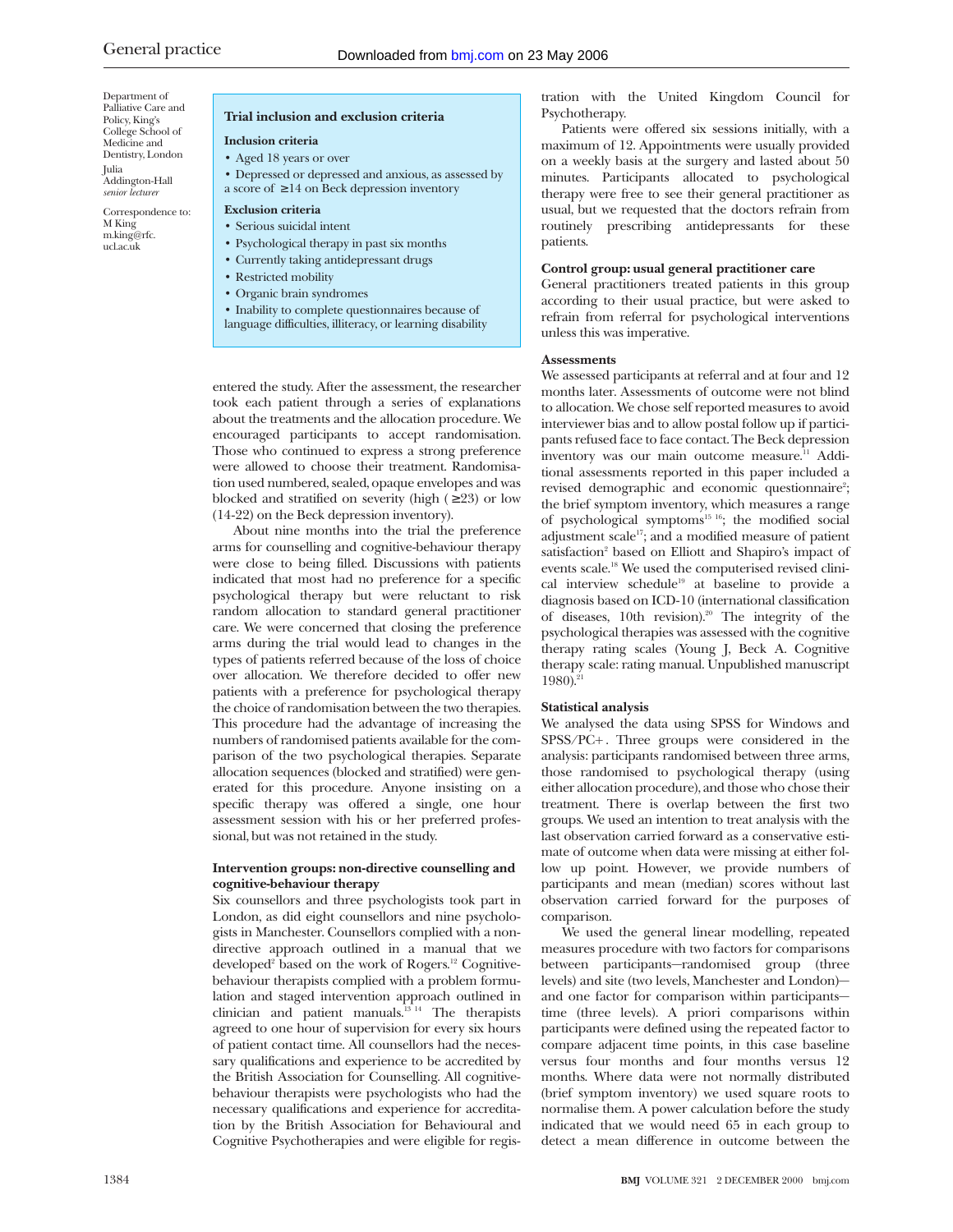

Recruitment of patients and allocation to treatment

groups of 3.5 (SD 8) in Beck depression inventory score at 90% power and a 5% level of significance.

# **Results**

# **Patient sample**

Seventy three general practitioners referred  $627$ patients, of whom 163 were excluded (see figure). We recruited 119 patients in Manchester and 345 in London. Patients were seen within a mean of 11 days (SD 13) of referral to the study. Two patients chose to be treated by their general practitioner, giving too small a group to be included in the analysis. There were also two protocol violators who were included in the analysis.

The participants' mean age was 37 years (SD 12.2), and 75% were women. We examined demographic factors with respect to the three main analyses for the trial: those patients randomised between three treatments, those allocated to therapy using either randomised method, and those who chose their treatment (table 1).

Diagnoses were available for 435 participants (94%). Depression was the main diagnosis for 271 (62%) of participants, the remainder falling into "no overall psychiatric diagnosis" (85 (20%)) or "behavioural" difficulties (79 (18%)). "Depressive symptoms" was a secondary diagnosis in 47 (11%) of the referrals. The mean global severity index on the brief symptom inventory at baseline was 1.75, which is similar to that reported in a previous trial in UK general practice.<sup>2</sup>

Forty two per cent of the participants agreed to randomisation between three treatments, 30% chose a particular treatment, and 28% agreed to randomisation between the two therapies (see figure). The follow up rate on the main outcome measure was 89% at four months (15% completed by post or telephone) and 81% at 12 months (25% completed by post or telephone).

#### **Process of treatment**

We gathered details of patients' protocol treatments and use of health services through searches of medical records, therapists' records, and self reported interviews for the economic analysis: we report the data here to illustrate the process of treatment. Seventeen (27%) of the 63 participants randomised to cognitivebehaviour therapy and 20/67 (30%) of those randomised to non-directive counselling received an antidepressant prescription from their doctors. The patients in these cognitive-behavioural and counselling groups received a mean of 5.0 (SD 3.5) and 6.4 (SD 4.2) sessions respectively, but nine (14%) and seven patients (11%) in each respective group did not attend any treatment sessions. The commonest reasons for termi-

**Table 1** Demographic profiles of participants at baseline by method of allocation to treatment for depression. Values are numbers (percentages) of participants unless stated otherwise

|                                     | <b>Randomised between 3 arms</b> |             |              | <b>Preference allocation</b> |             |             | All randomised patients |               |
|-------------------------------------|----------------------------------|-------------|--------------|------------------------------|-------------|-------------|-------------------------|---------------|
| Demographic measure                 | $GP (n=67)$                      | $CBT(n=63)$ | $NDC$ (n=67) | $GP(n=2)$                    | $CBT(n=81)$ | $NDC(n=54)$ | CBT (n=134)             | $NDC$ (n=126) |
| Mean (SD) age (years)               | 37(12.3)                         | 36 (12.6)   | 39(11.6)     | 44 (6.4)                     | 38 (13.6)   | 39(11.2)    | 35(11.4)                | 33 (11.2)     |
| Women                               | 50 (75)                          | 49 (78)     | 53 (79)      |                              | 63 (78)     | 43 (80)     | 51 (72)                 | 38 (65)       |
| White ethnic group                  | 59 (89)                          | 57 (91)     | 61 (92)      | (50)                         | 77 (96)     | 48 (89)     | 65 (94)                 | 49 (85)       |
| Social class I to III (non-manual)* | 45 (67)                          | 40 (66)     | 46 (69)      | (50)                         | 57 (70)     | 35 (67)     | 36(51)                  | 37 (64)       |

GP=usual general practitioner care. CBT=cognitive-behaviour therapy. NDC=non-directive counselling. \*Based on classification of Office for National Statistics.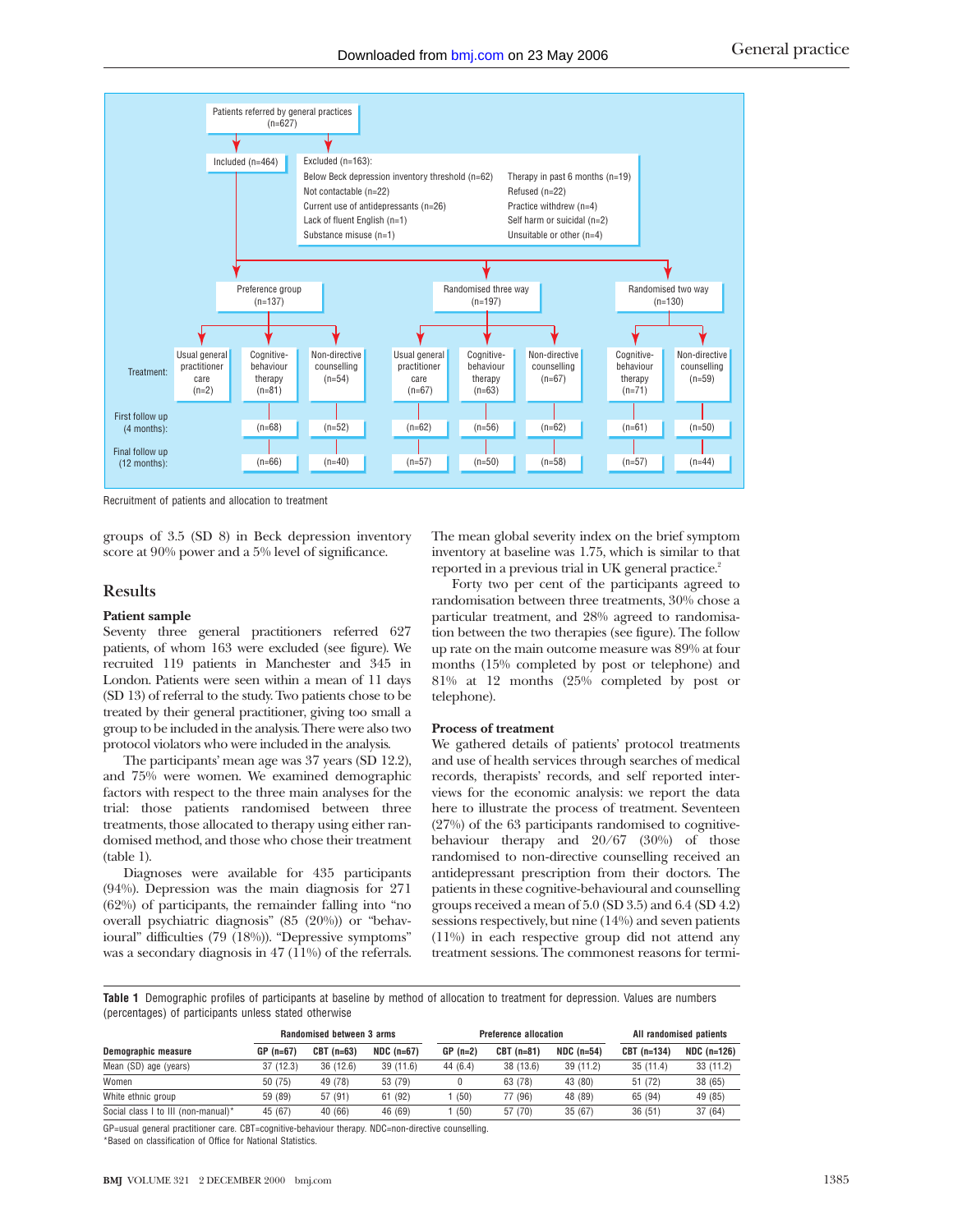**Table 2** Numbers of participating patients randomised to three treatments for depression and scores on main outcomes at baseline and at four and 12 months follow up

|                                                          | Cognitive-behaviour therapy (n=63)     |                                                       |             | Non-directive counselling (n=67) |               |            | Usual GP care $(n=67)$ |                     |             |  |
|----------------------------------------------------------|----------------------------------------|-------------------------------------------------------|-------------|----------------------------------|---------------|------------|------------------------|---------------------|-------------|--|
| Outcome<br>measures                                      | No of                                  | <b>Scores</b>                                         |             | No of                            | <b>Scores</b> |            | No of                  | <b>Scores</b>       |             |  |
|                                                          | patients*                              | Actual†                                               | LOCF‡       | patients*                        | Actual†       | $LOCF+$    | patients*              | Actual <sup>+</sup> | LOCF‡       |  |
|                                                          |                                        | Beck depression inventory (mean (SD) scores)§         |             |                                  |               |            |                        |                     |             |  |
| <b>Baseline</b>                                          | 63                                     | 27.6(8.4)                                             | 27.6(8.4)   | 67                               | 25.4(8.6)     | 25.4(8.6)  | 67                     | 26.5(8.9)           | 26.5(8.9)   |  |
| 4 months                                                 | 56                                     | 12.7(9.5)                                             | 14.3 (10.8) | 62                               | 11.5(7.7)     | 12.9(9.3)  | 62                     | 17.2 (11.9)         | 18.3 (12.4) |  |
| 12 months                                                | 50                                     | 9.3(8.8)                                              | 11.4(10.8)  | 58                               | 11.1(9.3)     | 11.8(9.6)  | 57                     | 10.2(8.5)           | 12.1(10.3)  |  |
| Brief symptom inventory (median general severity index)¶ |                                        |                                                       |             |                                  |               |            |                        |                     |             |  |
| <b>Baseline</b>                                          | 62                                     | 1.73                                                  | 1.73        | 67                               | 1.62          | 1.62       | 67                     | 1.55                | 1.55        |  |
| 4 months                                                 | 51                                     | 0.59                                                  | 0.86        | 62                               | 0.69          | 0.74       | 56                     | 0.71                | 0.94        |  |
| 12 months                                                | 46                                     | 0.45                                                  | 0.54        | 56                               | 0.68          | 0.68       | 53                     | 0.53                | 0.57        |  |
|                                                          |                                        | Modified social adjustment scale (mean (SD) scores)** |             |                                  |               |            |                        |                     |             |  |
| <b>Baseline</b>                                          | 62                                     | 2.63(0.47)                                            | 2.63(0.47)  | 67                               | 2.50(0.42)    | 2.50(0.42) | 67                     | 2.54(0.57)          | 2.54(0.57)  |  |
| 4 months                                                 | 49                                     | 2.20(0.54)                                            | 2.25(0.56)  | 61                               | 2.15(0.47)    | 2.20(0.51) | 54                     | 2.22(0.65)          | 2.31(0.65)  |  |
| 12 months                                                | 45                                     | 1.98(0.50)                                            | 2.06(0.55)  | 55                               | 2.10(0.51)    | 2.13(0.54) | 54                     | 1.98(0.55)          | 2.05(0.61)  |  |
|                                                          | Satisfaction data (mean (SD) scores)†† |                                                       |             |                                  |               |            |                        |                     |             |  |
| 4 months                                                 | 44                                     | 3.71(0.82)                                            | <b>NA</b>   | 57                               | 3.93(0.57)    | <b>NA</b>  | 43                     | 3.27(0.56)          | <b>NA</b>   |  |
| 12 months                                                | 36                                     | 3.75(0.74)                                            | <b>NA</b>   | 50                               | 3.79(0.76)    | <b>NA</b>  | 41                     | 3.40(0.71)          | <b>NA</b>   |  |

GP=general practitioner. NA=not applicable.

\*No of patients with full data.

†Data on patients with full data. ‡Data on patients with last observation carried forward (LOCF).

§Comparisons within participants for time by group (LOCF data): baseline to first follow up (therapy groups v usual GP care) F=4.91; df=2, 191; P=0.008.

¶Comparisons within participants for time by group (LOCF data): baseline to first follow up (therapy groups v usual GP care) F=2.77; df=2, 191; P=0.065. \*\*Comparisons within participants for time by group (LOCF data): first follow up to final follow up (cognitive-behaviour therapy and usual GP care v non-directive

counselling) F=4.56; df=2, 191; P=0.012. ††Analysis of actual data: at 4 months F=12.46, P<0.001 (post hoc tests show both therapy group scores > usual GP care); at 12 months F=3.66, P=0.03 (post hoc tests show non-directive counselling score > usual GP care).

nation of therapy reported by the therapist were agreement between therapist and client (43% in cognitive-behaviour therapy and 38% in counselling) and client failure to attend (17% and 15% respectively).

We were able to collect data on date of termination of therapy on 113 (87%) of the 130 participants randomised to either cognitive-behaviour therapy or non-directive counselling. These revealed that 80 had completed therapy by the first follow up at four months.

The 67 patients randomised to usual general practitioner care received a mean of 9.2 (SD 5.2) surgery consultations in the 12 months after allocation. Thirty three (49%) received an antidepressant prescription, 12 (18%) received an anxiolytic prescription, and 23 (34%) were referred to a mental health professional (both NHS and private provision).

#### **Integrity of psychological therapies**

To ensure differentiation between the therapies, we used the cognitive therapy rating scale (Young J, Beck A. Cognitive therapy scale: rating manual. Unpublished manuscript 1980) to provide both a measure of the adequacy of cognitive-behaviour therapy and to check that counsellors made substantial use of cognitive techniques. There was no specific rating of the quality of non-directive counselling.

Therapists were asked in advance to tape all sessions with the second and fifth patient allocated to their care. Because of problems with patient consent and equipment malfunction, only 18 therapists (69%) provided useable recordings of sessions. Two sessions were used for quality control for each therapist (chosen randomly when more than two useable sessions were available). An independent psychologist, experienced in the rating scale, scored all the cognitive-behaviour therapy sessions, and none of the counselling sessions, above the predetermined cut off value (39) indicative of adequate cognitive therapy. The rater was not always blind to the type of therapist recorded, as some therapists occasionally referred to their background. There were no significant differences between the two sites (London and Manchester) in scores. Two recordings of non-directive counselling from two therapists were rated as atypical, but not to the extent that the therapy could be considered cognitive-behaviour therapy.

# **Participants randomised between all three arms of the trial**

In our comparisons between participants there was no effect on depression for treatment group  $(F = 1.41)$ ;  $df = 2$ , 191;  $P = 0.25$ ) (table 2). There was no time by site interaction. We found a significant effect on depression for time (Wilks  $\lambda = 0.411$ ; F = 135.90; df = 2, 190;  $P < 0.001$ ) and for the time by group interaction (Wilks  $\lambda = 0.923$ ; F = 3.874; df = 4, 380; P = 0.004). In our comparisons within participants there were significant differences for time by group, both for baseline to four months  $(F = 4.91; df = 2, 191; P = 0.008)$  and four months to 12 months ( $F = 5.29$ ; df = 2, 191;  $P = 0.006$ ). This means that the groups' depression scores changed at different rates between each time point, both therapy groups improving more than the group given usual general practitioner care between baseline and four months, while the usual care group made more change between four months and 12 months (table 2). In summary, both therapy groups improved significantly more rapidly than the usual care group in the first four months, while in the latter eight months the usual care group made up the difference.

In our secondary outcomes there was a trend in the same direction for the brief symptom inventory. Additionally, at 12 months, patients in the usual care and cognitive-behaviour therapy groups had made significantly greater gains on the social adjustment scale than those receiving non-directive counselling. Satisfaction with treatment differed significantly between the three groups at four and 12 months follow up. Post hoc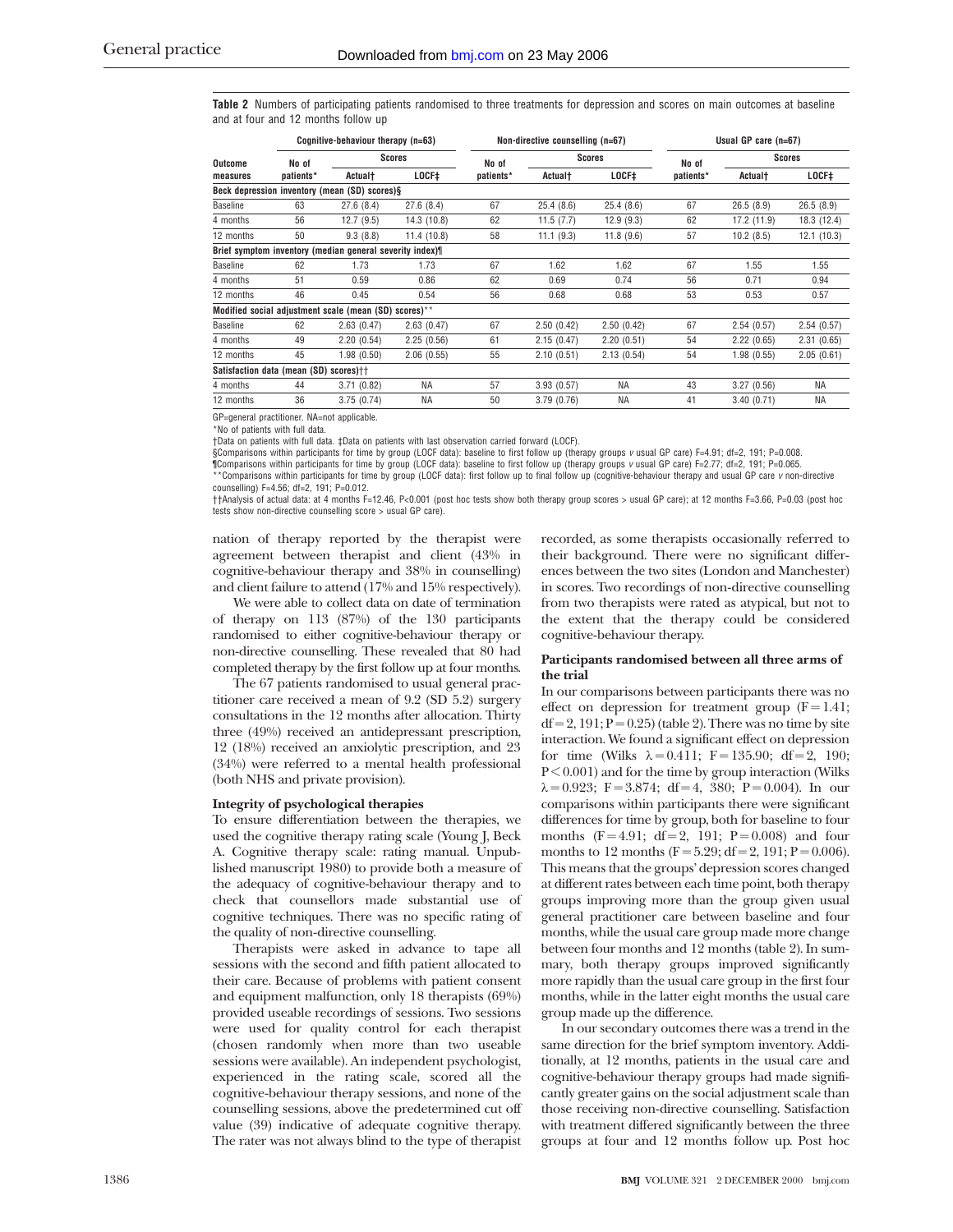Scheffe tests showed that satisfaction was higher in both psychological therapy groups than in the usual care group at four months. At 12 months, only patients given non-directive counselling had higher satisfaction than those given usual care.

# **Patients randomised between the two psychological therapies**

All participants who were randomised to either psychological therapy group using either randomised allocation method were combined in this analysis. There were no significant differences in clinical outcome or satisfaction (table 3).

#### **Patient preference groups**

We found similar outcomes for patients who chose either therapy arm (table 4). Again, there were no significant differences between the two arms at four or 12 months. Patients who chose counselling were more satisfied with treatment than those who chose cognitive-behaviour therapy at 12 months. There were no significant differences in Beck depression inventory scores at either outcome point between participants who were randomised to each psychological therapy and those who chose it.

# **Discussion**

Despite an expansion of general practice based counselling, there is limited evidence for its effectiveness.2 3 7 22 In a retrospective analysis of an earlier study,<sup>2</sup> non-directive counselling was found to be more effective in the subgroup of patients who scored above a threshold of 14 on the Beck depression inventory. This finding is supported here to the extent that trial patients (all of whom scored  $\geq 14$  on the Beck depression inventory) recovered more quickly when referred to counselling rather than remaining in general practitioner care. At 12 months, however, the latter had made up this difference.

Treatment trials that include patients who are not willing to be randomised allow trialists to estimate the representativeness of the randomised sample and to compare outcomes between patients in the randomised and preference arms, although outcome comparisons are vulnerable to selection bias.<sup>23</sup> Our results confirm that randomised patients resembled non-randomised patients. Although our design incorporating patient preference thus afforded some protection against external threats to validity, it is likely that several patients refused to participate altogether. In these cases doctors were asked to complete a form detailing the reason for refusal. However, compliance was poor, and we cannot show that the trial participants are representative of eligible patients generally.

Our psychological interventions were brief. In a general practice survey the average number of sessions provided by counsellors was close to six, but this was less than the average of 16.5 reported by psychologists.24 The usual general practitioner care given in our study comprised a variety of strategies, including therapies similar to those offered in the other arms of the trial. To the degree that such management reflects routine practice, it allows a relevant assessment of the cost effectiveness of the two defined treatments (see our second paper).

**Table 3** Numbers of participating patients randomised to two psychological therapies for depression and scores on main outcomes at baseline and at four and 12 months follow up

|                 |                                      | Cognitive-behaviour therapy (n=134)                     |               | Non-directive counselling (n=126) |                            |             |  |
|-----------------|--------------------------------------|---------------------------------------------------------|---------------|-----------------------------------|----------------------------|-------------|--|
| Outcome         | No of                                |                                                         | <b>Scores</b> | No of                             | <b>Scores</b>              |             |  |
| measure         | patients*                            | Actualt                                                 | LOCF‡         | patients*                         | <b>Actual</b> <sup>+</sup> | $LOCF+$     |  |
|                 |                                      | Beck depression inventory (mean (SD) scores)            |               |                                   |                            |             |  |
| <b>Baseline</b> | 134                                  | 27.6(7.9)                                               | 27.6(7.9)     | 126                               | 27.6(9.0)                  | 27.6(9.0)   |  |
| 4 months        | 117                                  | 12.5(10.0)                                              | 14.7 (11.8)   | 112                               | 12.3(8.5)                  | 14.2 (10.1) |  |
| 12 months       | 107                                  | 9.9(10.2)                                               | 12.5(12.1)    | 102                               | 11.2(9.1)                  | 12.8 (9.9)  |  |
|                 |                                      | Brief symptom inventory (median general severity index) |               |                                   |                            |             |  |
| <b>Baseline</b> | 130                                  | 1.76                                                    | 1.75          | 124                               | 1.68                       | 1.68        |  |
| 4 months        | 108                                  | 0.58                                                    | 0.80          | 107                               | 0.77                       | 0.89        |  |
| 12 months       | 99                                   | 0.45                                                    | 0.60          | 96                                | 0.67                       | 0.79        |  |
|                 |                                      | Modified social adjustment scale (mean (SD) scores)     |               |                                   |                            |             |  |
| <b>Baseline</b> | 132                                  | 2.63(0.51)                                              | 2.63(0.51)    | 123                               | 2.59(0.44)                 | 2.59(0.44)  |  |
| 4 months        | 108                                  | 2.14(0.54)                                              | 2.24(0.60)    | 105                               | 2.20(0.46)                 | 2.28(0.49)  |  |
| 12 months       | 96                                   | 1.96(0.50)                                              | 2.12(0.61)    | 94                                | 2.12(0.52)                 | 2.19(0.53)  |  |
|                 | Satisfaction data (mean (SD) scores) |                                                         |               |                                   |                            |             |  |
| 4 months        | 101                                  | 3.75(0.73)                                              | NA            | 101                               | 3.90(0.59)                 | ΝA          |  |
| 12 months       | 85                                   | 3.64(0.81)                                              | ΝA            | 85                                | 3.80(0.70)                 | ΝA          |  |
|                 |                                      |                                                         |               |                                   |                            |             |  |

NA=not applicable.

\*No of patients with full data.

†Data on patients with full data. ‡Data on patients with last observation carried forward (LOCF).

Our results can be criticised because all the reported outcomes were based on self reporting without any other verification. Furthermore, we adopted a conservative approach to data analysis by using last observation carried forward. However, follow up rates were high and thus data were imputed in only a minority of cases. At 12 months, patients in the usual care and cognitive-behaviour therapy groups showed significantly greater gains in self reported social adjustment than did those given non-directive counselling. However, the differences in scores were small and occurred against a background of improving social adjustment in all three groups.

Both therapy groups had an advantage over usual care after four months—about the time therapy ended for most participants. Why might we, in contrast with several recent trials,<sup>2 3 7 25</sup> have found a significant

**Table 4** Numbers of participating patients allocated by personal preference to two psychological therapies for depression and scores on main outcomes at baseline and at four and 12 months follow up

|                                                         |           | Cognitive-behaviour therapy (n=81) |             | Non-directive counselling (n=54) |                            |            |  |  |  |  |  |
|---------------------------------------------------------|-----------|------------------------------------|-------------|----------------------------------|----------------------------|------------|--|--|--|--|--|
| Outcome                                                 | No of     | <b>Scores</b>                      |             | No of                            | <b>Scores</b>              |            |  |  |  |  |  |
| measure                                                 | patients* | <b>Actual</b> t                    | LOCF‡       | patients*                        | <b>Actual</b> <sup>+</sup> | LOCF‡      |  |  |  |  |  |
| Beck depression inventory (mean (SD) scores)            |           |                                    |             |                                  |                            |            |  |  |  |  |  |
| <b>Baseline</b>                                         | 81        | 26.9(9.2)                          | 26.8(9.2)   | 54                               | 27.4(7.4)                  | 27.4(7.4)  |  |  |  |  |  |
| 4 months                                                | 68        | 13.0(10.2)                         | 15.0(11.1)  | 52                               | 14.0(9.1)                  | 14.3(9.1)  |  |  |  |  |  |
| 12 months                                               | 66        | 10.7(8.1)                          | 13.3 (10.7) | 40                               | 12.3(9.6)                  | 14.4 (9.9) |  |  |  |  |  |
| Brief symptom inventory (median general severity index) |           |                                    |             |                                  |                            |            |  |  |  |  |  |
| <b>Baseline</b>                                         | 81        | 1.53                               | 1.53        | 53                               | 1.64                       | 1.63       |  |  |  |  |  |
| 4 months                                                | 68        | 0.62                               | 0.79        | 52                               | 0.87                       | 0.87       |  |  |  |  |  |
| 12 months                                               | 64        | 0.48                               | 0.57        | 37                               | 0.68                       | 0.81       |  |  |  |  |  |
| Modified social adjustment scale (mean (SD) scores)     |           |                                    |             |                                  |                            |            |  |  |  |  |  |
| <b>Baseline</b>                                         | 81        | 2.63(0.49)                         | 2.63(0.49)  | 52                               | 2.64(0.44)                 | 2.64(0.44) |  |  |  |  |  |
| 4 months                                                | 68        | 2.17(0.52)                         | 2.26(0.56)  | 51                               | 2.22(0.48)                 | 2.24(0.48) |  |  |  |  |  |
| 12 months                                               | 63        | 2.05(0.48)                         | 2.17(0.56)  | 38                               | 2.08(0.43)                 | 2.23(0.51) |  |  |  |  |  |
| Satisfaction data (mean (SD) scores)§                   |           |                                    |             |                                  |                            |            |  |  |  |  |  |
| 4 months                                                | 60        | 3.64(0.72)                         | ΝA          | 47                               | 3.88(0.71)                 | ΝA         |  |  |  |  |  |
| 12 months                                               | 55        | 3.62(0.75)                         | <b>NA</b>   | 32                               | 4.00(0.55)                 | <b>NA</b>  |  |  |  |  |  |

NA=not applicable.

\*No of patients with full data.

†Data on patients with full data. ‡Data on patients with last observation carried forward (LOCF). §Difference at 12 months, *t*=2.52, df=85, P=0.01.